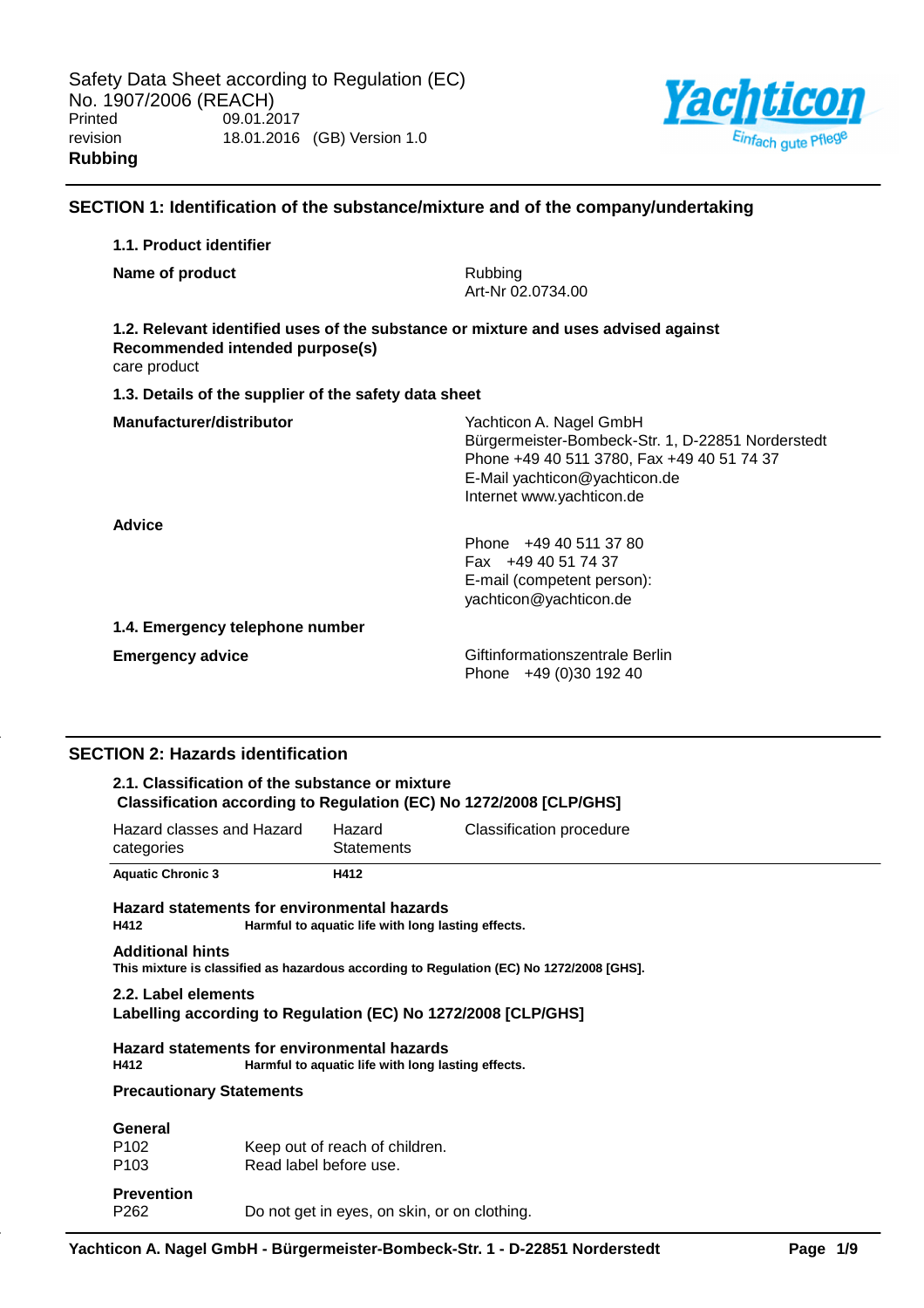

P273 Avoid release to the environment.

## **Disposal**

P501 Dispose of contents/container to an approved waste handling.

## **2.3. Other hazards**

**Information pertaining to special dangers for human and environment** Particular danger of slipping on leaked / spilled product.

#### **Results of PBT and vPvB assessment**

The substances in the mixture do not meet the PBT/vPvB criteria according to REACH, annex XIII.

## **SECTION 3: Composition/ information on ingredients**

#### **3.1. Substances**

not applicable

# **3.2. Mixtures**

**Hazardous ingredients**

| <b>CAS No</b> | EC No     | <b>Name</b>                                                                                                       | [%<br>weight]  | <b>Classification according to</b><br><b>Regulation (EC) No 1272/2008 [CLP/</b><br><b>GHS1</b> |
|---------------|-----------|-------------------------------------------------------------------------------------------------------------------|----------------|------------------------------------------------------------------------------------------------|
|               | 925-653-7 | Hydrocarbons, C11-C14, n-alkanes,<br>isoalkanes, cyclic, aromatics (2-25%)                                        | < 10           | Asp. Tox. 1, H304 / Aquatic Chronic 3,<br>H412                                                 |
|               | 919-164-8 | Hydrocarbons, C10-C13, n-alkanes, iso-<br>alkanes, cyclic, aromatic compounds (2-<br>25%)                         | < 10           | Asp. Tox. 1, H304 / Aquatic Chronic 3,<br>H412 / , EUH066                                      |
|               | 926-141-6 | Hydrocarbons, C11-C14, n-alkanes, iso-<br>alkanes, cyclenes, <2% aromatics                                        | < 15           | Asp. Tox. 1, H304 /, EUH066                                                                    |
| 68439-49-6    | 500-212-8 | Alcohol, C16-C18 ethoxylated                                                                                      | > 0,1 <<br>0.5 | Acute Tox. 4, H302 / Eye Dam. 1, H318 /<br>Aquatic Acute 1, H400                               |
| 64742-81-0    | 265-184-9 | Kerosine (petroleum), hydrodesulfurized                                                                           | < 10           | Asp. Tox. 1, H304 / Skin Irrit. 2, H315 /<br>Aquatic Chronic 2, H411 / STOT SE 3,<br>H336      |
| <b>REACH</b>  |           |                                                                                                                   |                |                                                                                                |
| <b>CAS No</b> | Name      |                                                                                                                   |                | <b>REACH registration number</b>                                                               |
| 64742-81-0    |           | Hydrocarbons, C11-C14, n-alkanes, iso-alkanes, cyclenes, <2% aromatics<br>Kerosine (petroleum), hydrodesulfurized |                | 01-2119456620-43-XXXX<br>01-2119462828-25-XXXX                                                 |

## **SECTION 4: First aid measures**

## **4.1. Description of first aid measures General information** Remove moisted clothing immediately. In the event of persistent symptoms receive medical treatment.

## **In case of inhalation**

Ensure of fresh air.

## **In case of skin contact**

In case of contact with skin wash off with soap and water.

#### **In case of eye contact**

In case of contact with eyes rinse thoroughly with warm water. Remove contact lenses.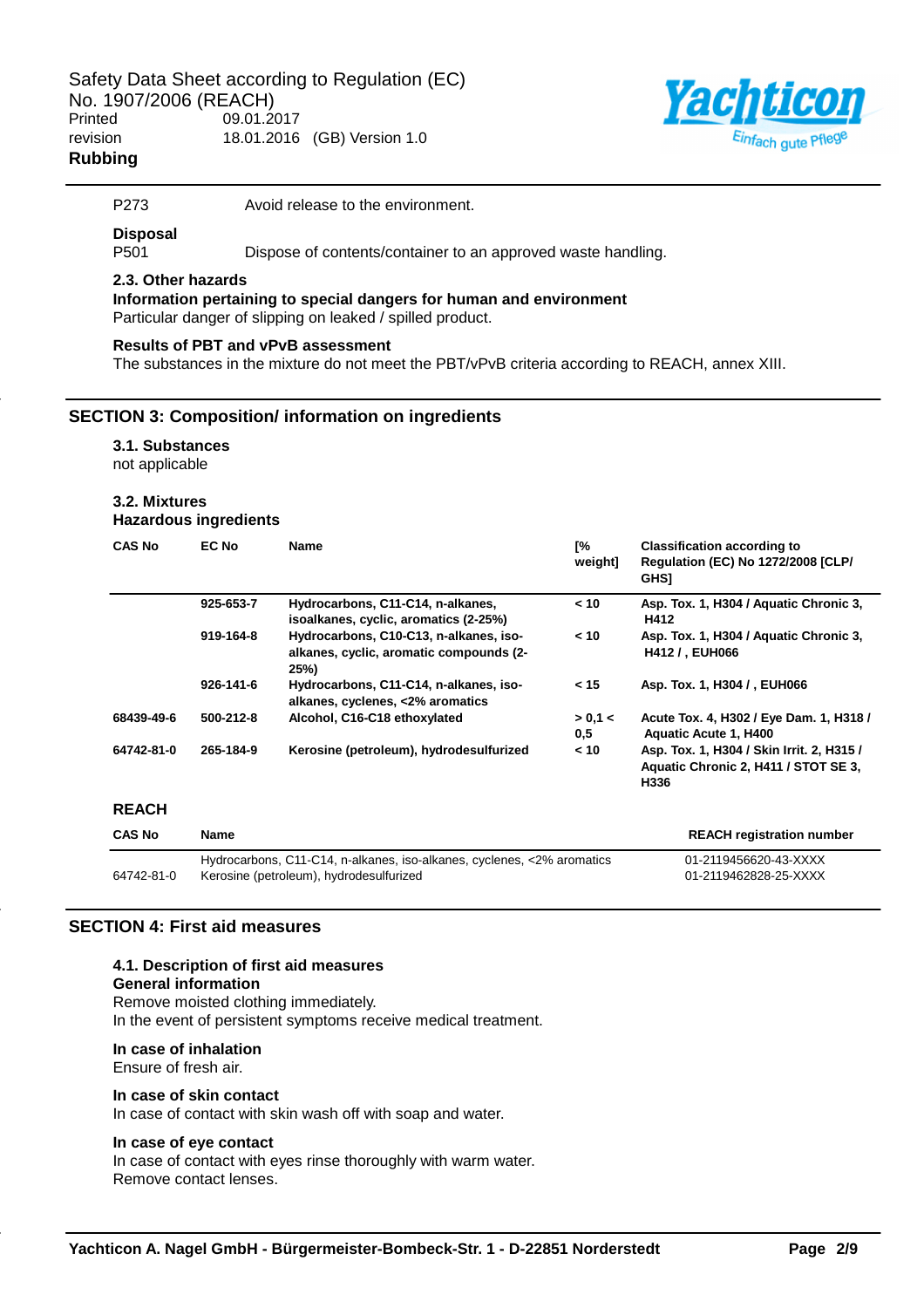

## **In case of ingestion**

Do not induce vomiting. Call for a doctor immediately. Rinse out mouth and give plenty of water to drink.

# **4.2. Most important symptoms and effects, both acute and delayed**

No information available.

**4.3. Indication of any immediate medical attention and special treatment needed** No information available.

## **SECTION 5: Firefighting measures**

## **5.1. Extinguishing media**

**Suitable extinguishing media** Foam Dry powder Carbon dioxide Water spray jet

**Unsuitable extinguishing media**

Full water jet

## **5.2. Special hazards arising from the substance or mixture**

Fire gas of organic material has to be classed invariably as respiratory poison. In the event of fire the following can be released: Carbon monoxide (CO) Carbon dioxide (CO2)

## **5.3. Advice for firefighters**

**Special protective equipment for fire-fighters** Use breathing apparatus with independent air supply ( isolated ). Wear full protective clothing.

## **Additional information**

Fire residues and contaminated firefighting water must be disposed of in accordance with the local regulations. Collect contaminated firefighting water separately, must not be discharged into the drains.

## **SECTION 6: Accidental release measures**

#### **6.1. Personal precautions, protective equipment and emergency procedures For non-emergency personnel**

Ensure adequate ventilation. Avoid skin and eye contact. Use personal protective clothing. Forms slippery surfaces with water. Do not breathe vapors.

## **6.2. Environmental precautions**

Do not discharge into the drains/surface waters/groundwater. If product enters water course or sewage system, inform the responsible authority.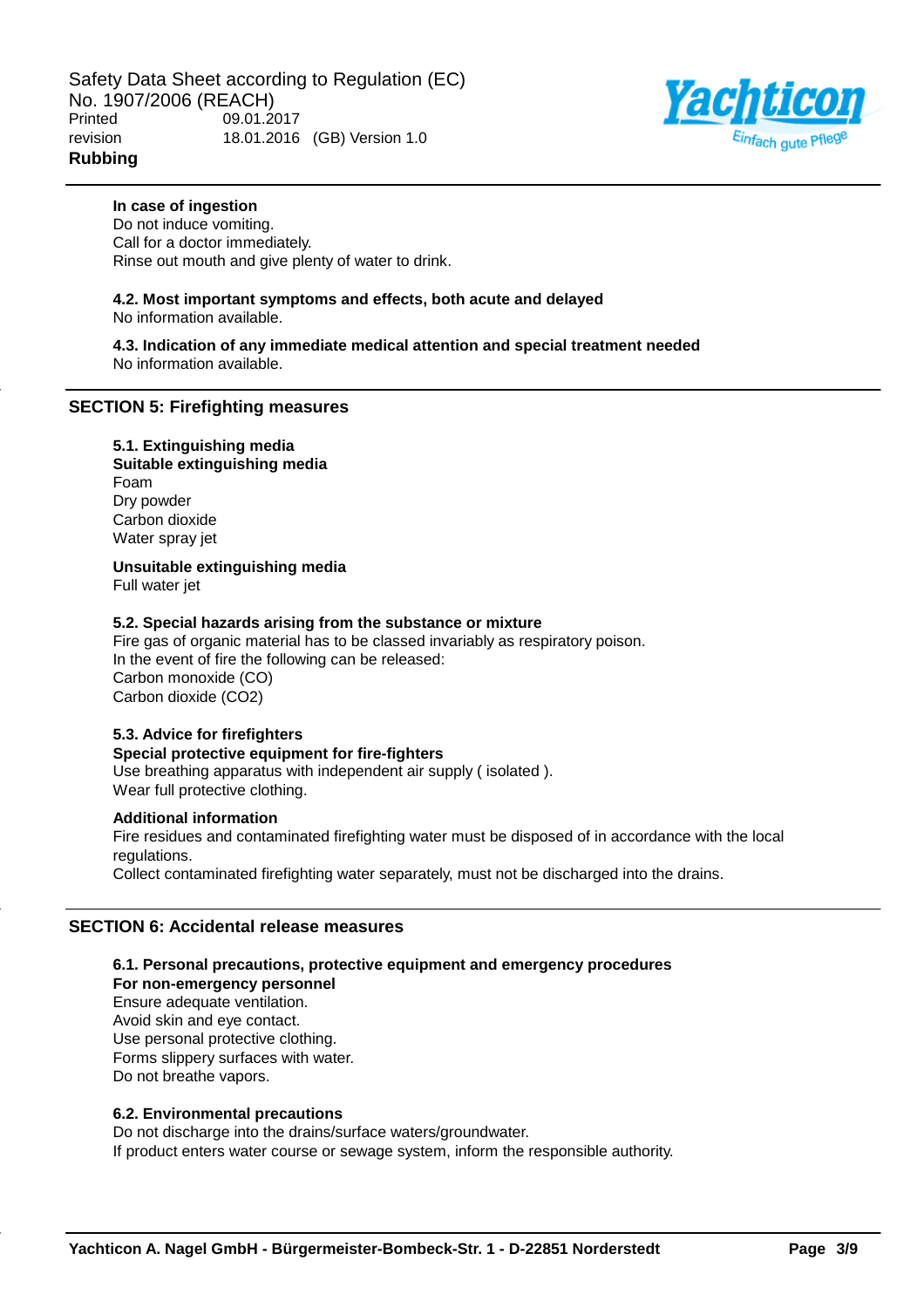

## **6.3. Methods and material for containment and cleaning up**

Send in suitable containers for recovery or disposal. Take up residues with absorbent material (e.g. sand, general-purpose binder). After taking up the material dispose according to regulation. Ensure adequate ventilation.

## **6.4. Reference to other sections**

Safe handling: see section 7 Disposal: see section 13 Personal protection equipment: see section 8 Emergency telephone number: see section 1

## **SECTION 7: Handling and storage**

# **7.1. Precautions for safe handling**

#### **Advice on safe handling**

Care for thoroughly room ventilation, if necessary use in well ventilated area with local exhaust ventilation at workplace.

## **General protective measures**

Do not inhale vapours. Avoid contact with eyes and skin

#### **Hygiene measures**

Clean skin thoroughly after working. At work do not eat, drink and smoke. Remove soiled or soaked clothing immediately. Work in rooms with good ventilation. Keep away from food and drink. Wash hands before breaks and after work. Use barrier skin cream.

# **Advice on protection against fire and explosion**

Keep away from sources of ignition - No smoking

### **7.2. Conditions for safe storage, including any incompatibilities Requirements for storage rooms and vessels** Keep in closed original container.

## **Advice on storage compatibility**

Do not store together with food. Do not store together with oxidizing agents.

# **Further information on storage conditions**

Keep container tightly closed and store at cool and aired place. Exclude sources of ignition - No smoking. Protect from heat and direct solar radiation.

**Storage group** 10

## **7.3. Specific end use(s)**

No information available.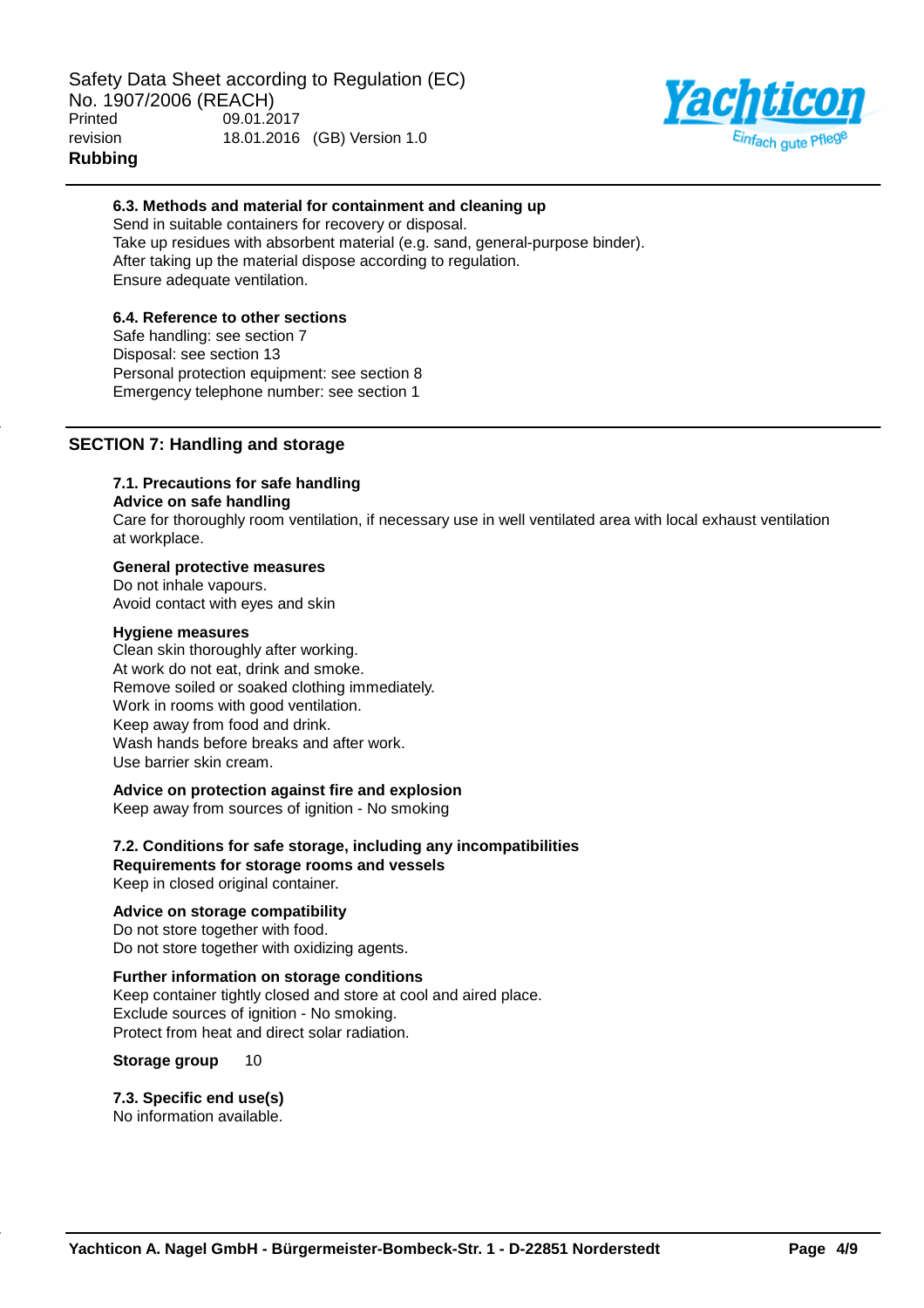

## **SECTION 8: Exposure controls/personal protection**

## **8.1. Control parameters**

No information available.

## **8.2. Exposure controls**

## **Respiratory protection**

In case of insufficient ventilation or long-term effect use breathing apparatus. Short term: filter apparatus, Filter A/P2 Not necessary with adequate exhaust ventilation.

## **Hand protection**

Glove material specification [make/type, thickness, permeation time/life, wetting resistance]: Nitril, 0,4 mm, 60 min, 480 min. e.g. "Camatril Profi" (KCL GmbH, Email: Vertrieb@kcl.de)

The selection of the suitable gloves does not only depend on different material, but also on further marks of quality and varies from manufacturer to manufacturer.

The exact breakthrough time of the glove material can be requested from the protective glove manufacturer and must be observed.

## **Eye protection**

tightly fitting goggles

## **Other protection measures**

Light protective clothing.

## **Appropriate engineering controls**

Ensure good ventilation, where necessary use fume hood.

# **SECTION 9: Physical and chemical properties**

| 9.1. Information on basic physical and chemical properties<br><b>Colour</b><br>Appearance<br>white<br>viscous liquid |                |             | Odour<br>characteristic |        |        |
|----------------------------------------------------------------------------------------------------------------------|----------------|-------------|-------------------------|--------|--------|
| <b>Odour threshold</b><br>not determined                                                                             |                |             |                         |        |        |
| Important health, safety and environmental information                                                               |                |             |                         |        |        |
|                                                                                                                      | Value          | Temperature | at                      | Method | Remark |
| pH value                                                                                                             | $9,5 - 11$     |             |                         |        |        |
| <b>Boiling temperature /</b><br>boiling range                                                                        | not determined |             |                         |        |        |
| <b>Melting point /</b><br><b>Freezing point</b>                                                                      | not determined |             |                         |        |        |
| <b>Flash point</b>                                                                                                   | >61 °C         |             |                         |        |        |
| <b>Vapourisation rate</b>                                                                                            | not determined |             |                         |        |        |
| <b>Flammable (solid)</b>                                                                                             | not determined |             |                         |        |        |
| <b>Flammability (gas)</b>                                                                                            | not determined |             |                         |        |        |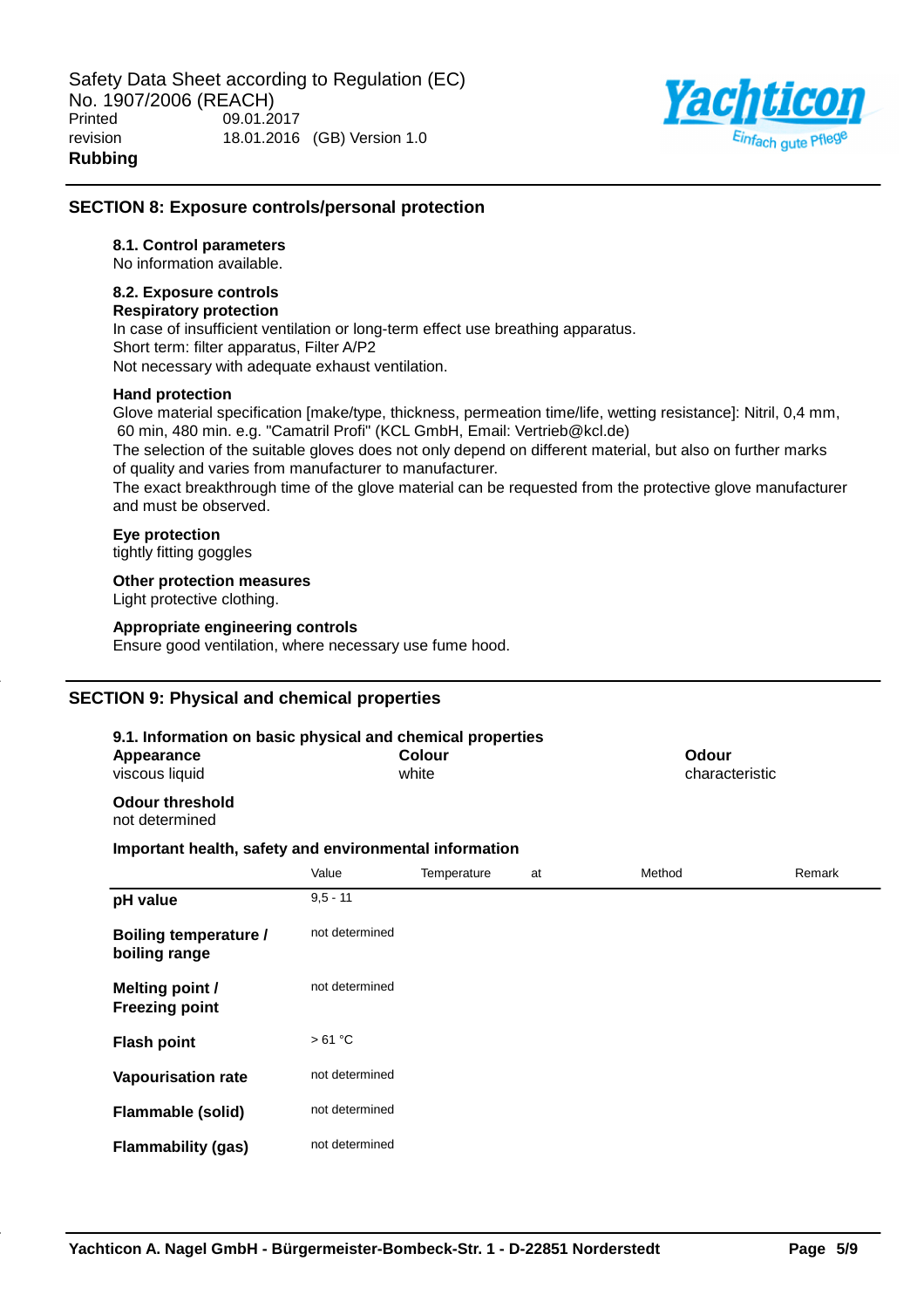

|                                                          | Value          | Temperature | at | Method | Remark              |
|----------------------------------------------------------|----------------|-------------|----|--------|---------------------|
| Ignition temperature                                     | not determined |             |    |        |                     |
| <b>Self ignition</b><br>temperature                      | not determined |             |    |        |                     |
| Lower explosion limit                                    | not determined |             |    |        |                     |
| <b>Upper explosion limit</b>                             | not determined |             |    |        |                     |
| Vapour pressure                                          | not determined |             |    |        |                     |
| <b>Relative density</b>                                  | $1,12$ g/cm3   | 20 °C       |    |        |                     |
| <b>Vapour density</b>                                    | not determined |             |    |        |                     |
| Solubility in water                                      |                | 20 °C       |    |        | partially soluble   |
| Solubility/other                                         | not determined |             |    |        |                     |
| Partition coefficient n-<br>octanol/water (log P<br>O/W  | not determined |             |    |        |                     |
| <b>Decomposition</b><br>temperature                      | not determined |             |    |        |                     |
| <b>Viscosity</b>                                         |                |             |    |        | medium<br>viscosity |
| <b>Oxidising properties</b><br>No information available. |                |             |    |        |                     |
| <b>Explosive properties</b><br>No information available. |                |             |    |        |                     |
| 9.2. Other information<br>Refer to technical data sheet. |                |             |    |        |                     |

# **SECTION 10: Stability and reactivity**

#### **10.1. Reactivity**

No information available.

## **10.2. Chemical stability**

Stable under recommended storage conditions.

## **10.3. Possibility of hazardous reactions**

Reactions with oxidising agents.

## **10.4. Conditions to avoid**

Heat, open flames, sparks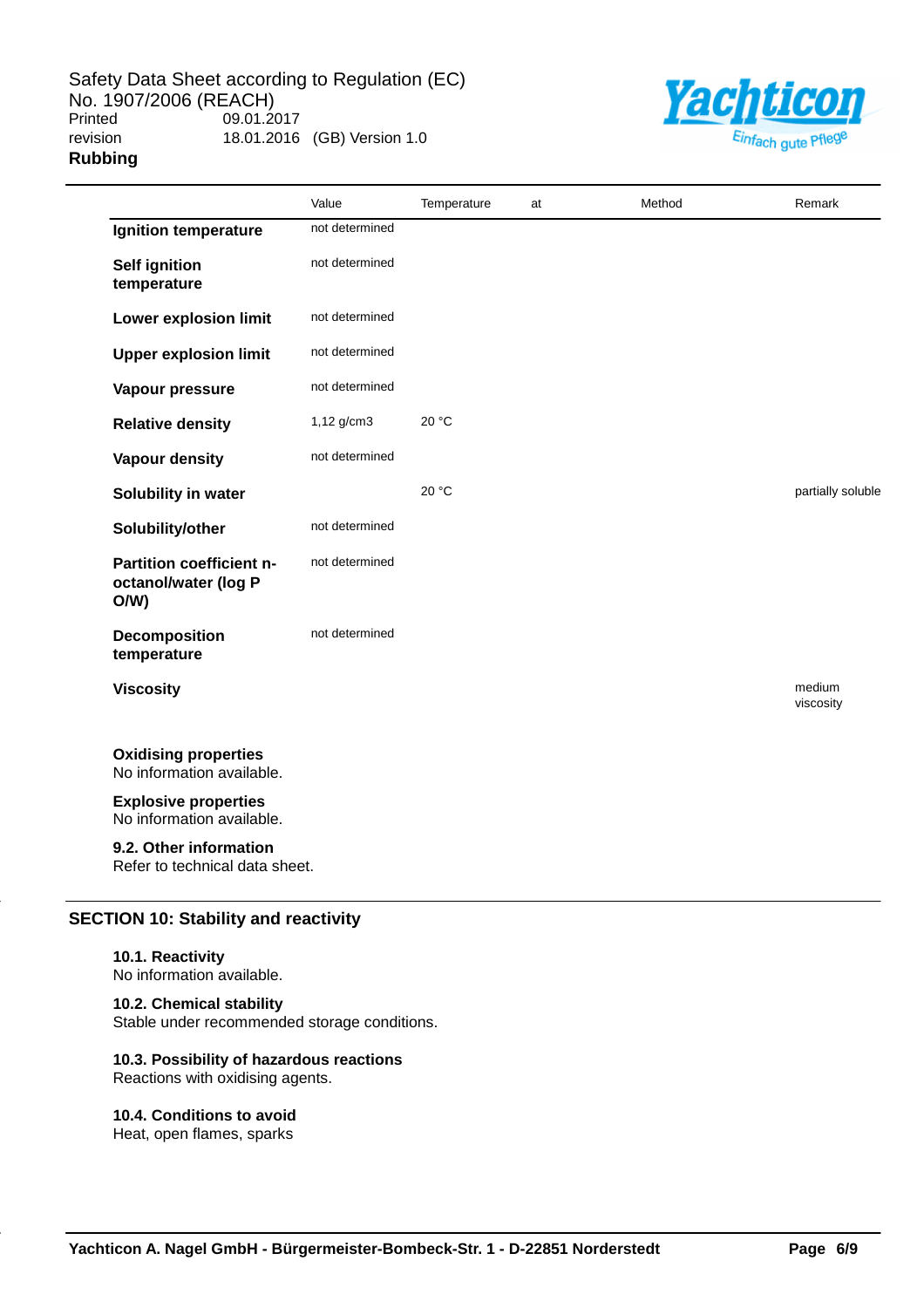

## **10.5. Incompatible materials Substances to avoid** Oxidising agent

**10.6. Hazardous decomposition products** Concerning possible decomposition products see section 5.

## **Thermal decomposition**

Remark No decomposition if used as directed.

## **SECTION 11: Toxicological information**

## **11.1. Information on toxicological effects**

## **Acute toxicity/Irritation/Sensitization**

|                                               | Value/Validation        | Species | Method | Remark |
|-----------------------------------------------|-------------------------|---------|--------|--------|
| <b>Skin irritation</b>                        | non-irritant            |         |        |        |
| Eye irritation                                | non-irritant            |         |        |        |
| <b>Skin sensitization</b>                     | No known sensitization. |         |        |        |
| <b>Sensitization</b><br>respiratory<br>system | No known sensitization. |         |        |        |

## **Experiences made from practice**

Repeated and prolonged skin contact may cause defatting and irritation.

## **Additional information**

The product should be handled with the care usual when dealing with chemicals. Further hazardous properties can not be excluded.

## **SECTION 12: Ecological information**

#### **12.1. Toxicity**

No information available.

## **12.2. Persistence and degradability**

No information available.

## **12.3. Bioaccumulative potential**

No information available.

#### **12.4. Mobility in soil**

No information available.

## **12.5. Results of PBT and vPvB assessment**

The substances in the mixture do not meet the PBT/vPvB criteria according to REACH, annex XIII.

## **12.6. Other adverse effects**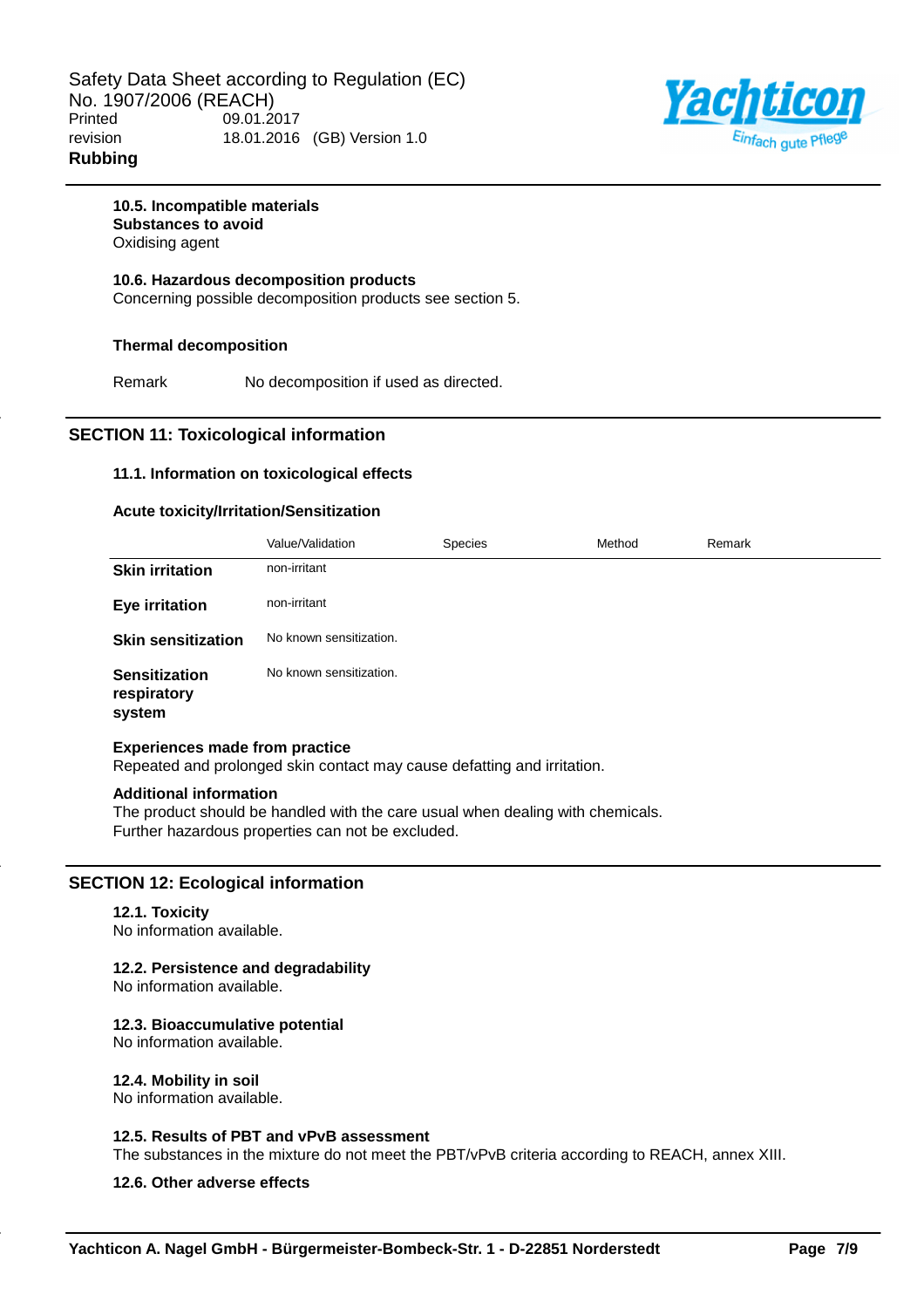

## **General regulation**

Product is not allowed to be discharged into aquatic environment, drains or sewage treatment plants. The surfactant(s) contained in this preparation complies(comply) with the biodegradability criteria as laid down in Regulation (EC) No.648/2004 on detergents.

## **SECTION 13: Disposal considerations**

## **13.1. Waste treatment methods**

## **Recommendations for the product**

There are no harmonised regulations on the disposal of chemicals in the member states of the EU. In Germany the Recycling and Waste Management Act (KrWG) stipulates recycling as a requirement. This means that a distinction must be made between "wastes for recycling" and "wastes for disposal". Particular aspects - in the main concerning delivery - are also governed by the Laender.

#### **Recommendations for packaging**

Disposal according to official regulations.

#### **General information**

Allocation of the waste number has to be done according to the EWC directive industry- and processspecific.

## **SECTION 14: Transport information**

|                                     | <b>ADR/RID</b>           | <b>IMDG</b>           | <b>IATA-DGR</b> |
|-------------------------------------|--------------------------|-----------------------|-----------------|
| 14.1. UN number                     | $\overline{\phantom{a}}$ | ٠                     | ٠               |
| 14.2. UN proper shipping<br>name    | $\overline{\phantom{a}}$ | ٠                     | ۰               |
| 14.3. Transport hazard<br>class(es) | $\overline{\phantom{a}}$ | $\tilde{\phantom{a}}$ | ٠               |
| 14.4. Packing group                 | $\overline{\phantom{a}}$ | ٠                     | ۰               |
| 14.5. Environmental<br>hazards      | ٠                        | ٠                     | ۰               |

# **14.6. Special precautions for user**

No information available.

**14.7. Transport in bulk according to Annex II of MARPOL 73/78 and the IBC Code** No information available.

## **Transport/further information**

No dangerous goods as defined by the transport regulations - ADR/RID, IMDG, ICAO/IATA-DGR.

## **SECTION 15: Regulatory information**

## **15.1. Safety, health and environmental regulations/legislation specific for the substance or mixture**